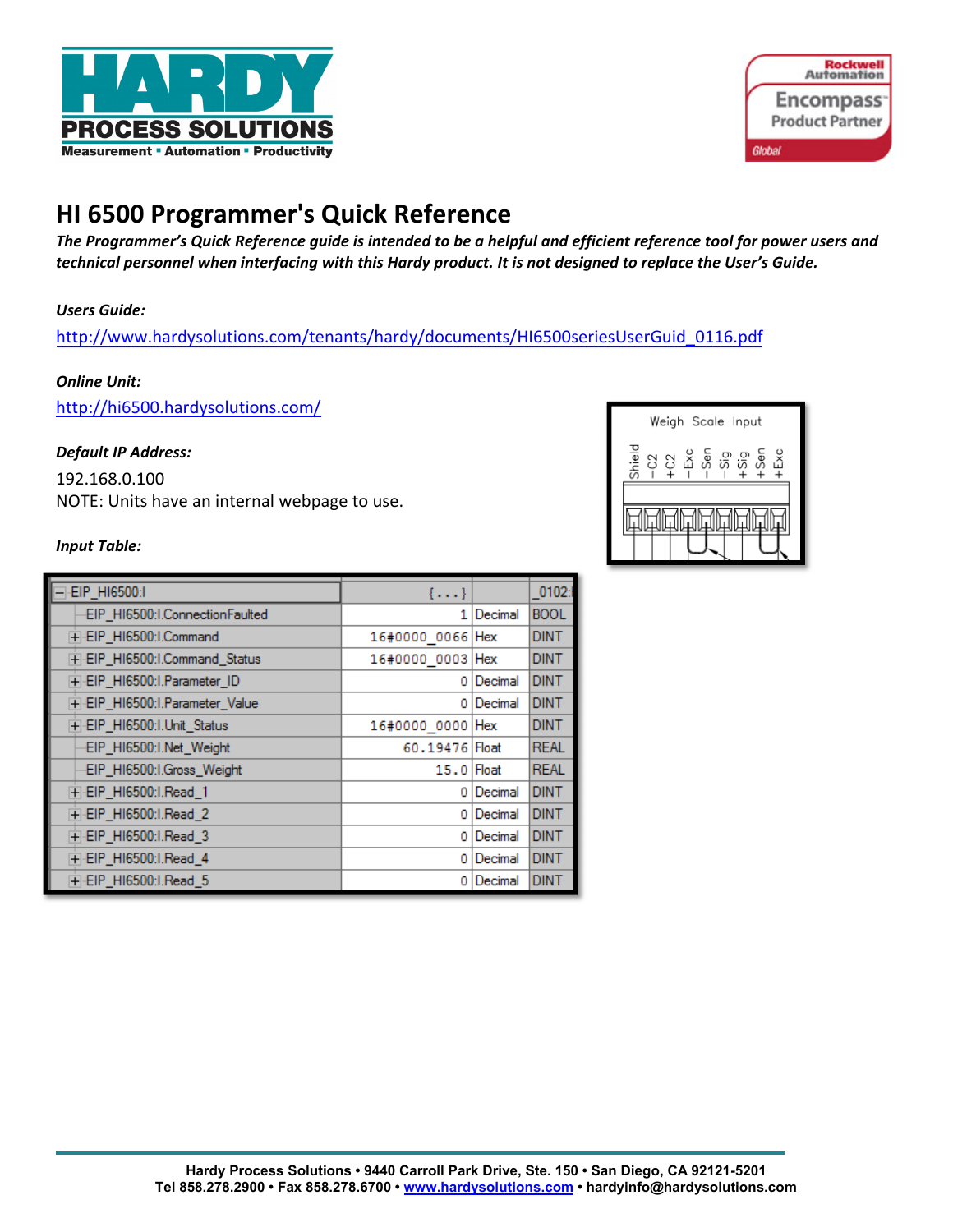

#### *Output Table:*

| $=$ EIP_HI6500:O                | $\{\ldots\}$     |         | $_0$ 102:   |
|---------------------------------|------------------|---------|-------------|
| F-EIP_HI6500:O.Command          | 16#0000 0066 Hex |         | <b>DINT</b> |
| + EIP_HI6500:O.status_data      | ٥                | Decimal | <b>DINT</b> |
| F-EIP HI6500:O.Parameter ID     | ٥                | Decimal | <b>DINT</b> |
| FI-EIP HI6500:O.Parameter Value | ٥                | Decimal | <b>DINT</b> |
| F-EIP_HI6500:O.Reserved1        | ٥                | Decimal | <b>DINT</b> |
| FI-EIP HI6500:O.Reserved2       | ٥                | Decimal | <b>DINT</b> |
| F-EIP HI6500:O.Reserved3        | ٥                | Decimal | <b>DINT</b> |
| FI-EIP_HI6500:O.Parameter_ID_1  | ٥                | Decimal | <b>DINT</b> |
| FI-EIP_HI6500:O.Parameter_ID_2  | ٥                | Decimal | <b>DINT</b> |
| FI-EIP HI6500:O.Parameter ID 3  | ٥                | Decimal | <b>DINT</b> |
| FI-EIP HI6500:O.Parameter ID 4  | ٥                | Decimal | <b>DINT</b> |
| F-EIP_HI6500:O.Parameter_ID_5   | ٥                | Decimal | <b>DINT</b> |

#### *Commands:*

| <b>Command number</b> | Command                       |
|-----------------------|-------------------------------|
|                       | <b>Read Parameter</b>         |
|                       | <b>Zero Cmd</b>               |
| 2                     | <b>Tare Cmd</b>               |
|                       | <b>Write Non-Volatile Cmd</b> |
|                       | <b>Print Cmd</b>              |
|                       | Weigh Sample Cmd              |
| $(100$ dec)<br>0x64   | <b>Cal Low Cmd</b>            |
| $(101$ dec)<br>0x65   | Cal High Cmd                  |
| $(102$ dec)<br>0x66   | C <sub>2</sub> Cal Cmd        |
| 0x1000 (4096 dec)     | <b>Write Integer Cmd</b>      |
| 0x1001 (4097 dec)     | <b>Write Float Cmd</b>        |

**COMMANDS** 

# E.G. A C2 Cal command through the output table:

| E<br>HI6500.C         | .                |  |
|-----------------------|------------------|--|
| HI6500:O.Command<br>ı | 16#0000 0066 Hex |  |
|                       |                  |  |

COMMAND BEING GIVEN

Each command will echo in the "Command" tag of the input table once it has been run and will have its status returned into the "Command Status" tag.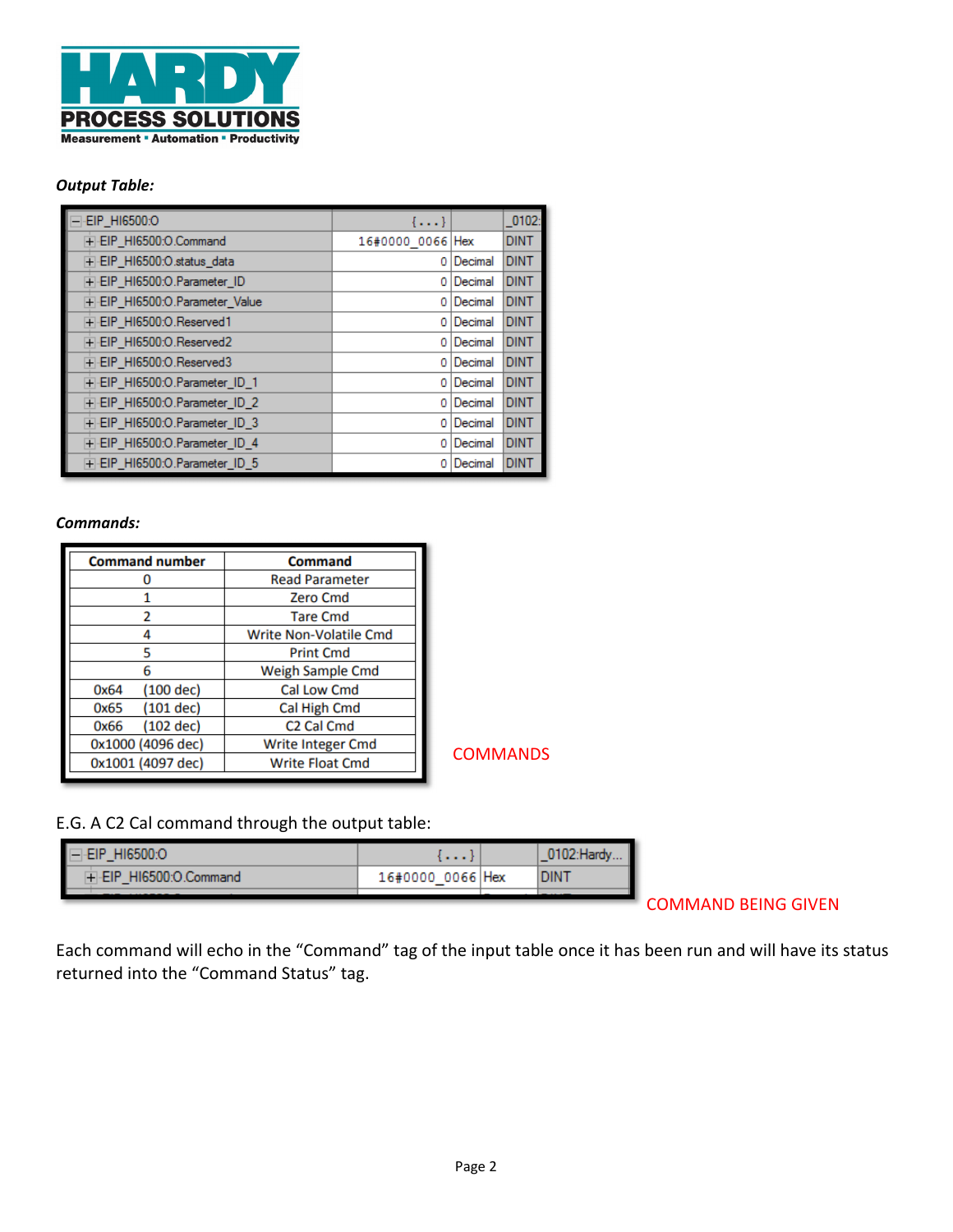

# **Example:** A C2 Cal command being echoed back (66) and failure status due to motion (3).

| $=$ EIP HI6500:1               | {}               |             | $-0102:$ H  |
|--------------------------------|------------------|-------------|-------------|
| EIP_HI6500:I.ConnectionFaulted |                  | 1   Decimal | <b>BOOL</b> |
| F-EIP HI6500:I.Command         | 16#0000 0066 Hex |             | DINT        |
| F-EIP HI6500:I.Command Status  | 16#0000 0003 Hex |             | <b>DIN1</b> |

## COMMAND ECHO

# Status returns will vary. A complete list of status returns is listed in the Users Guide (starting on page 38).



# COMMAND STATUSES

## *General Tip:*

"0x" and "16#" are used to signify a Hex value.

Hexadecimal commands and statuses are common however a decimal value can also be used.

E.G. A hex command of 0x66 would be equal to a decimal value of 102.

| FI-EIP HI6500:O.Command | 16#0000 0066 Hex |             |                  |                                    |
|-------------------------|------------------|-------------|------------------|------------------------------------|
|                         |                  |             |                  | <b>COMMANDS IN HEX AND DECIMAL</b> |
| FI-EIP HI6500:O.Command |                  | 102 Decimal | DIN <sup>-</sup> |                                    |

## *Example: A C2 Calibrate command of "0x66" would be entered as "16#0000\_0066"*

## *Parameters:*

Parameters can be changed with the built‐in webpage or the AOP by double clicking on the unit in the controller organizer of the program. The ID# 25 must be "Enabled" to use this feature.

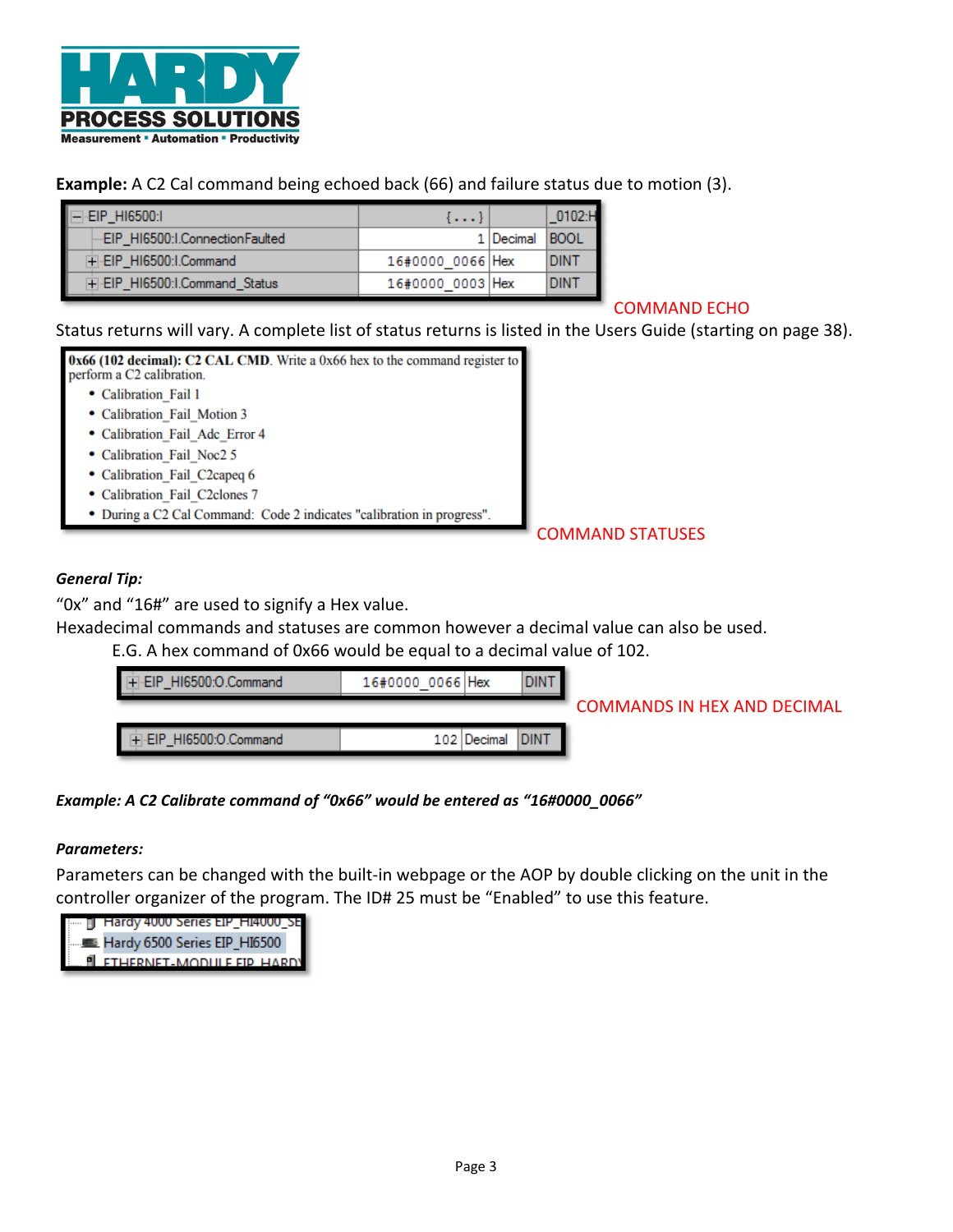

| ID A | Name                                                                                                                                                                                                                                       |    | Value              |         |                                     |                          | Units                    | Style                    |                          | Des A                 |  |
|------|--------------------------------------------------------------------------------------------------------------------------------------------------------------------------------------------------------------------------------------------|----|--------------------|---------|-------------------------------------|--------------------------|--------------------------|--------------------------|--------------------------|-----------------------|--|
| 25   | Enable Disable                                                                                                                                                                                                                             |    |                    |         | Disable $\rightarrow$               |                          |                          |                          |                          | Enables/Disable       |  |
| 26   | Unit                                                                                                                                                                                                                                       |    |                    |         | $\mathsf{lb}$ $\blacktriangleright$ |                          |                          |                          |                          | Units set for the     |  |
| 27   | Grads                                                                                                                                                                                                                                      |    |                    | $0 = 1$ |                                     | $\overline{\phantom{a}}$ |                          |                          |                          | Grads/Display I       |  |
| 28   | Motion Tolerance                                                                                                                                                                                                                           |    |                    |         | 10.0                                |                          |                          | Float                    |                          | Enter Motion To =     |  |
| 29   | Decimal Point                                                                                                                                                                                                                              |    |                    |         | $2 -$                               |                          |                          |                          |                          | <b>Select Decimal</b> |  |
| 30   | <b>Scale Capacity</b>                                                                                                                                                                                                                      |    |                    |         | 999999.0                            |                          |                          | Float                    |                          | Enter Scale Cap       |  |
| 31   | <b>Loadcell Sensitivity</b>                                                                                                                                                                                                                |    |                    |         | $3.0$ mV/V $\rightarrow$            |                          |                          |                          |                          | Select Loadcell       |  |
| 32   | Cal Motion Tolerance                                                                                                                                                                                                                       |    | Float<br>10.0<br>۰ |         |                                     |                          | <b>Enter Calibratio</b>  |                          |                          |                       |  |
| 33   | <b>Ref Weight</b>                                                                                                                                                                                                                          |    | 0.0                |         |                                     | Float                    | $\overline{\phantom{0}}$ | <b>Enter Referenc</b>    |                          |                       |  |
| 34   | <b>Gravity Correction</b>                                                                                                                                                                                                                  |    | 1.001159           |         |                                     |                          | Float                    | $\overline{\phantom{a}}$ | Enter Gravity C          |                       |  |
| 35   | Span Weight                                                                                                                                                                                                                                |    | 1000.0             |         |                                     |                          | Float                    |                          | Enter Span Wei           |                       |  |
| 36   | Waversaver                                                                                                                                                                                                                                 |    |                    |         | $1.0$ Hz $\bullet$                  |                          |                          |                          |                          | <b>Waversaver Fr</b>  |  |
| 37   | Num Averages                                                                                                                                                                                                                               | ᅴ  |                    |         |                                     | 10                       |                          | Decimal                  | $\overline{\phantom{0}}$ | Enter the numb        |  |
| 38   | <b>Count Enable</b>                                                                                                                                                                                                                        |    |                    |         | $Disable -$                         |                          |                          |                          |                          | To enable Cour        |  |
| 20   | Hoit Moinht                                                                                                                                                                                                                                | m. |                    |         |                                     | $n \nightharpoonup$      |                          | $E$ loot                 |                          | Enter Hait Main       |  |
|      | <b>Insert Factory Defaults</b><br>The values displayed here are from the Configuration Tag. These values are stored in the controller and are automatically sent to the<br>module when changes are applied or a connection is established. |    |                    |         |                                     |                          |                          |                          |                          |                       |  |

# *Parameter Message Tip:*

Parameters can be changed in the "C" (Configuration) table and a Module Reconfigure type MSG instruction can be executed to write the "C" parameters to the unit. *Example:* 

| -MSG<br>$\vdash$ (EN) $-$<br>Message<br><b>ECDN</b><br>Message Control HI6500MSG1<br>$\vdash$ (ER) $\vdash$ | Message Configuration - HI6500MSG1      |
|-------------------------------------------------------------------------------------------------------------|-----------------------------------------|
| $\Sigma$<br>Message Configuration - HI6500MSG1                                                              | Communication*<br>Tag<br>Configuration* |
| Configuration*<br>Communication*   Tag                                                                      | <b>EIP_HI6500</b><br>Path:<br>$\bullet$ |
| Module Reconfigure<br>Message Type:                                                                         | EIP_HI6500                              |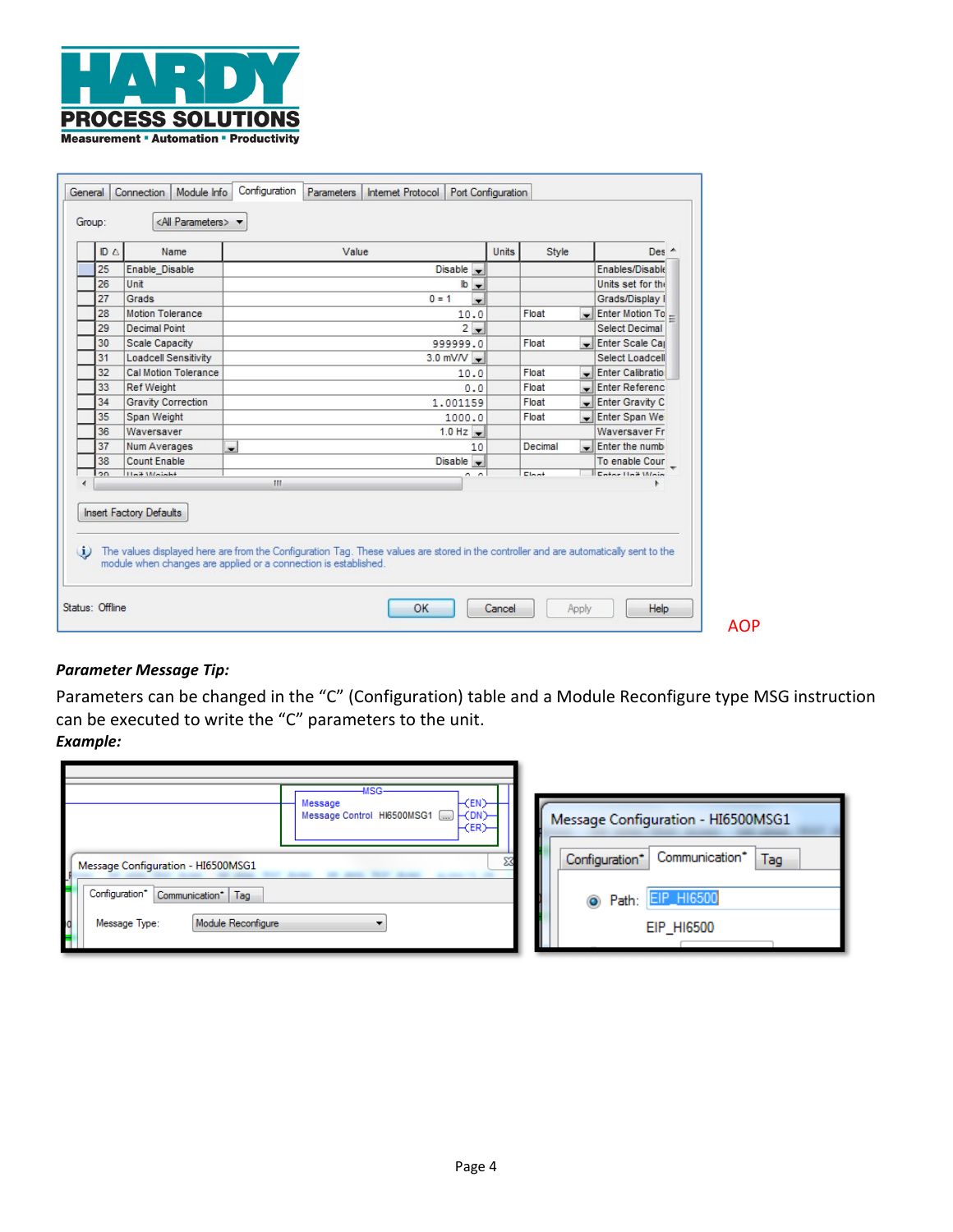

## *Reading Parameters Manually:*

A command of "0" is a read parameter command. The parameter ID must be chosen to read a parameter. The parameter IDs are located in the manual. (Starting on page 115)

| Menu             | <b>SubMenu</b><br><b>Parameter Name</b> |                   |        |  |
|------------------|-----------------------------------------|-------------------|--------|--|
| Filter           | (menu items)                            | <b>WAVERSAVER</b> | 0x2081 |  |
| Filter           | (menu items)                            | Num Averages      | 0x2082 |  |
| Filter (VD only) |                                         |                   |        |  |

### E.G. A read parameter command to read the number of averages (0x2082)

| +-EIP_HI6500:O.Command      | 16#0000 0000   Hex |                    | <b>DINT</b> |
|-----------------------------|--------------------|--------------------|-------------|
| EIP_HI6500:O.status_data    |                    | 0   Decimal   DINT |             |
| F-EIP_HI6500:O.Parameter_ID | 16#0000 2082 Hex   |                    | DINT        |

# READING A PARAMETER

The command will echo and the parameter value will appear in the input table of the PLC.

| EIP_HI6500:I                    | $\{ \}$          |                           | 0102:       |
|---------------------------------|------------------|---------------------------|-------------|
| -EIP_HI6500:I.ConnectionFaulted |                  | 1   Decimal               | <b>BOOL</b> |
| +-EIP_HI6500:I.Command          | 16#0000 0000 Hex |                           | DINT        |
| F-EIP_HI6500:I.Command_Status   | 16#0000 0000 Hex |                           | DINT        |
| F-EIP_HI6500:I.Parameter_ID     | 16#0000 2082 Hex |                           | DINT        |
| F-EIP_HI6500:I.Parameter_Value  |                  | $\blacksquare$ 10 Decimal |             |

#### THE READ PARAMETER ECHO

#### *Writing Parameters Manually:*

A command of "1000" is the write integer command to write an integer value to an integer type parameter. E.G. Writing a value of 50 to the number of averages parameter.

| $\{ \}$ | 0102                                                            |
|---------|-----------------------------------------------------------------|
|         | DINT                                                            |
|         | <b>IDINT</b>                                                    |
|         | DINT                                                            |
|         | IDINT                                                           |
|         | 16#0000 1000 Hex<br>0 Decimal<br>16#0000 2082 Hex<br>50 Decimal |

The input table will echo and the written data will appear.

| -EIP_HI6500:I                   | $\{ \}$          |                           | 0102        |
|---------------------------------|------------------|---------------------------|-------------|
| -EIP_HI6500:I.ConnectionFaulted |                  | 0 Decimal                 | <b>BOOL</b> |
| F-EIP_HI6500:I.Command          | 16#0000 1000 Hex |                           | <b>DINT</b> |
| F-EIP_HI6500:I.Command_Status   | 16#0000 0000 Hex |                           | <b>DINT</b> |
| F-EIP_HI6500:I.Parameter_ID     | 16#0000 2082 Hex |                           | <b>DINT</b> |
| F-EIP_HI6500:I.Parameter_Value  |                  | $\blacksquare$ 50 Decimal |             |

WRITING A PARAMETER

PARAMETER VALUES

THE WRITE PARAMETER ECHO